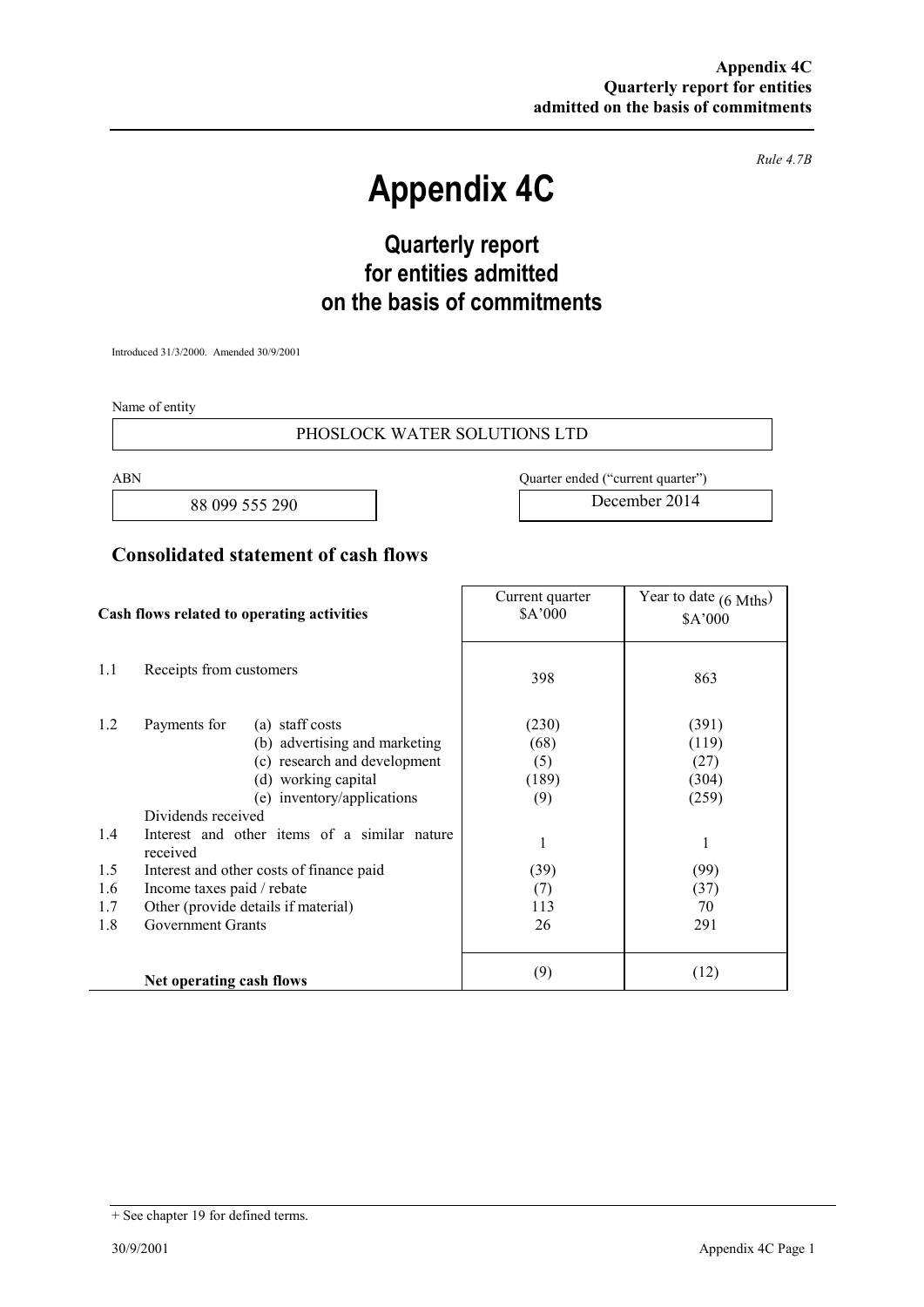|                                      |                                                                                                                                                                                                                                | Current quarter<br>\$A'000 | Year to date $(6 \text{ Mths})$<br>\$A'000 |
|--------------------------------------|--------------------------------------------------------------------------------------------------------------------------------------------------------------------------------------------------------------------------------|----------------------------|--------------------------------------------|
| 1.8                                  | Net operating cash flows (carried forward)                                                                                                                                                                                     | (9)                        | (12)                                       |
| 1.9                                  | Cash flows related to investing activities<br>Payment for acquisition of:<br>(a) businesses (item 5)<br>(b) equity investments<br>(c) intellectual property<br>(d) physical non-current assets<br>(e) other non-current assets | (1)                        | (2)                                        |
| 1.10                                 | Proceeds from disposal of:<br>(a) businesses (item 5)<br>(b) equity investments<br>(c) intellectual property<br>(d) physical non-current assets<br>(e) other non-current assets                                                |                            | 80                                         |
| 1.11<br>1.12<br>1.13                 | Loans from Minority Shareholders<br>Loans repaid by other entities<br>Other (provide details if material)                                                                                                                      |                            |                                            |
|                                      | Net investing cash flows                                                                                                                                                                                                       | (1)                        | 78                                         |
| 1.14                                 | Total operating and investing cash flows                                                                                                                                                                                       | (10)                       | 66                                         |
| 1.15<br>1.16<br>1.17<br>1.18<br>1.19 | Cash flows related to financing activities<br>Proceeds from issues of shares, options, con<br>notes<br>Proceeds from sale of forfeited shares<br>Proceeds from borrowings<br>Repayment of borrowings<br>Dividends paid         | 10                         | 10<br>(186)                                |
| 1.20                                 | Other – Capital raising costs                                                                                                                                                                                                  |                            |                                            |
|                                      | Net financing cash flows                                                                                                                                                                                                       | 10                         | (176)                                      |
|                                      | Net increase (decrease) in cash held                                                                                                                                                                                           | (0)                        | (110)                                      |
| 1.21<br>1.22                         | Cash at beginning of quarter/year to date<br>Exchange rate adjustments                                                                                                                                                         | 200<br>9                   | 302<br>17                                  |
| 1.23                                 | Cash at end of quarter                                                                                                                                                                                                         | 209                        | 209                                        |
|                                      |                                                                                                                                                                                                                                |                            |                                            |

<sup>+</sup> See chapter 19 for defined terms.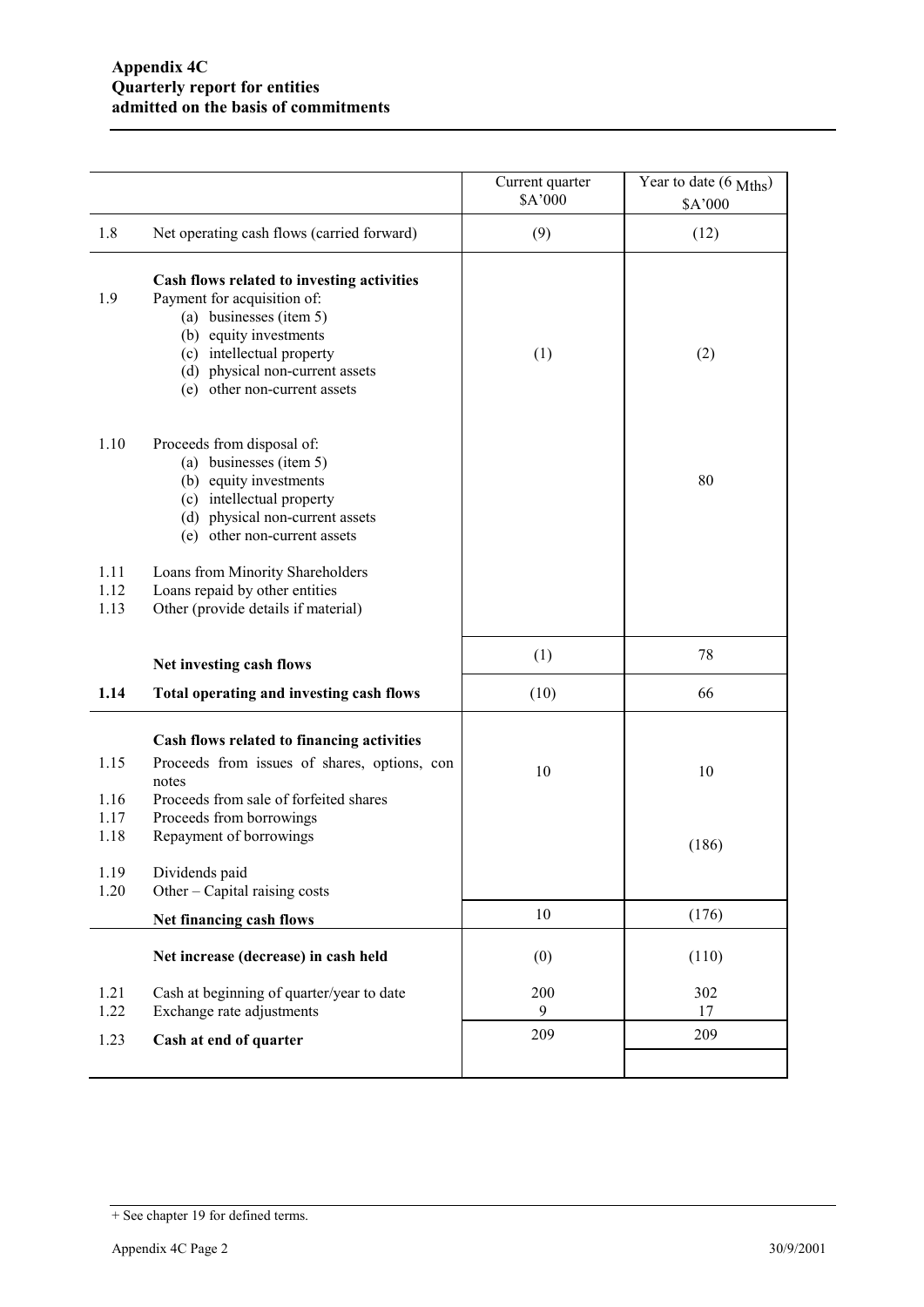## **Payments to directors of the entity and associates of the directors Payments to related entities of the entity and associates of the related entities**

|        |                                                                  | Current quarter<br>\$A'000 |
|--------|------------------------------------------------------------------|----------------------------|
| 1.24   | Aggregate amount of payments to the parties included in item 1.2 | 46                         |
| 1.25   | Aggregate amount of loans to the parties included in item 1.11   | -                          |
| $\sim$ | $\overline{\phantom{0}}$                                         |                            |

1.26 Explanation necessary for an understanding of the transactions During the period \$22,000 was paid as Executive Director salaries and \$24,000 paid as Non-Executive Directors fees.

### **Non-cash financing and investing activities**

- 2.1 Details of financing and investing transactions which have had a material effect on consolidated assets and liabilities but did not involve cash flows
- 2.2 Details of outlays made by other entities to establish or increase their share in businesses in which the reporting entity has an interest

#### **Financing facilities available**

*Add notes as necessary for an understanding of the position. (See AASB 1026 paragraph 12.2).* 

|     |                                        | Amount available<br>\$A'000 | Amount used<br>\$A'000 |
|-----|----------------------------------------|-----------------------------|------------------------|
|     | Loan facilities                        | 323                         | 323                    |
| 3.2 | Converting Notes maturing 30 June 2016 | 2,050                       | 2,050                  |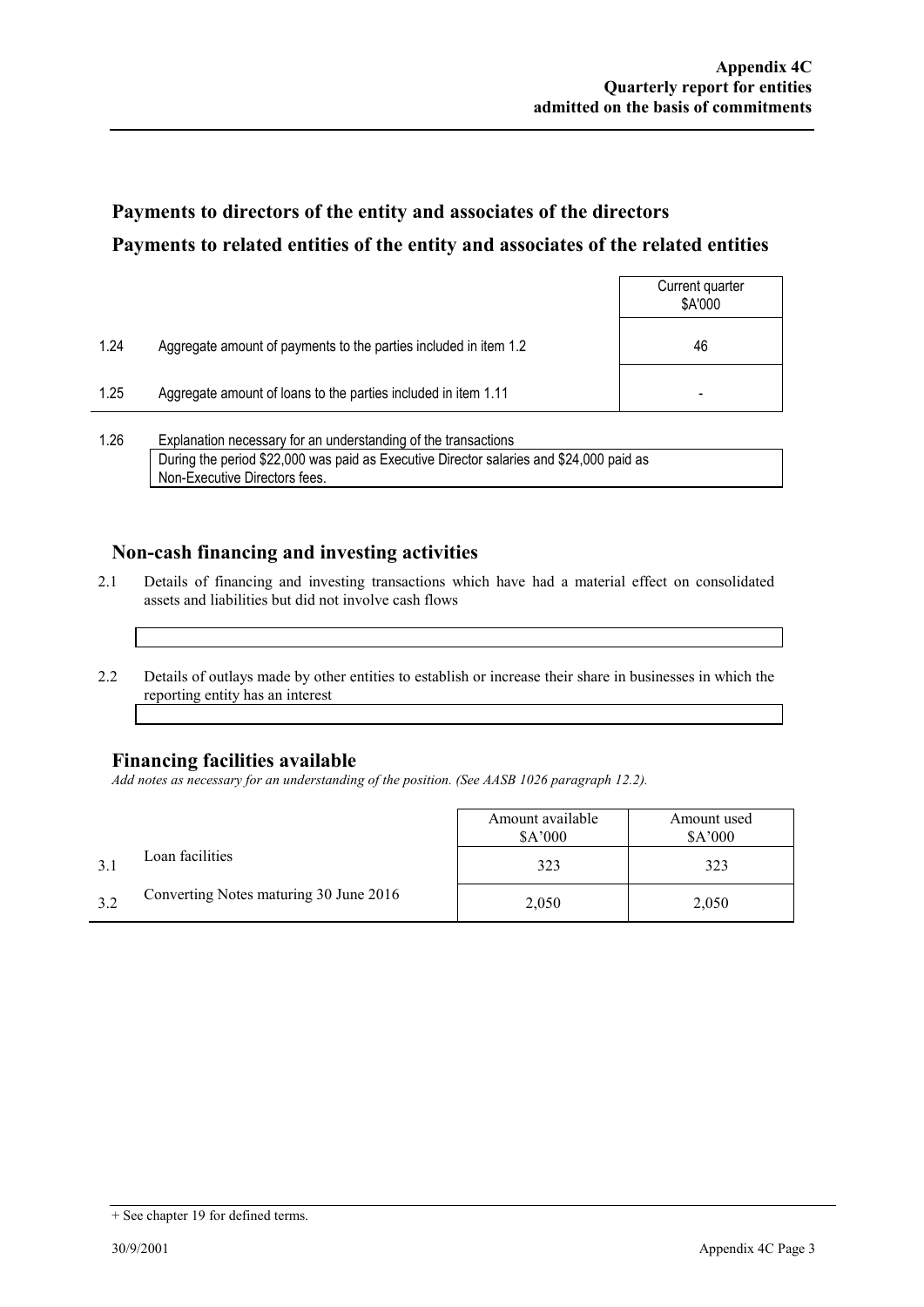### **Reconciliation of cash**

| Reconciliation of cash at the end of the quarter (as<br>shown in the consolidated statement of cash flows) to<br>the related items in the accounts is as follows. | Current quarter<br>\$A'000 | Previous quarter<br>\$A'000 |
|-------------------------------------------------------------------------------------------------------------------------------------------------------------------|----------------------------|-----------------------------|
| Cash on hand and at bank<br>4.1                                                                                                                                   | 154                        | 145                         |
| 4.2<br>Deposits at call                                                                                                                                           |                            |                             |
| 4.3<br>Bank overdraft                                                                                                                                             |                            |                             |
| 4.4<br>Other $-$ Term deposit                                                                                                                                     | 55                         | 55                          |
| <b>Total: cash at end of quarter (item 1.23)</b>                                                                                                                  | 209                        | 200                         |

Acquisitions and disposals of business entities

|     |                                              | Acquisitions<br>(Item $1.9(a)$ ) | Disposals<br>(Item $1.10(a)$ ) |
|-----|----------------------------------------------|----------------------------------|--------------------------------|
| 5.1 | Name of entity                               |                                  |                                |
| 5.2 | Place of incorporation<br>or registration    |                                  |                                |
| 5.3 | Consideration for<br>acquisition or disposal |                                  |                                |
| 5.4 | Total net assets                             |                                  |                                |
| 5.5 | Nature of business                           |                                  |                                |
|     |                                              |                                  |                                |

<sup>+</sup> See chapter 19 for defined terms.